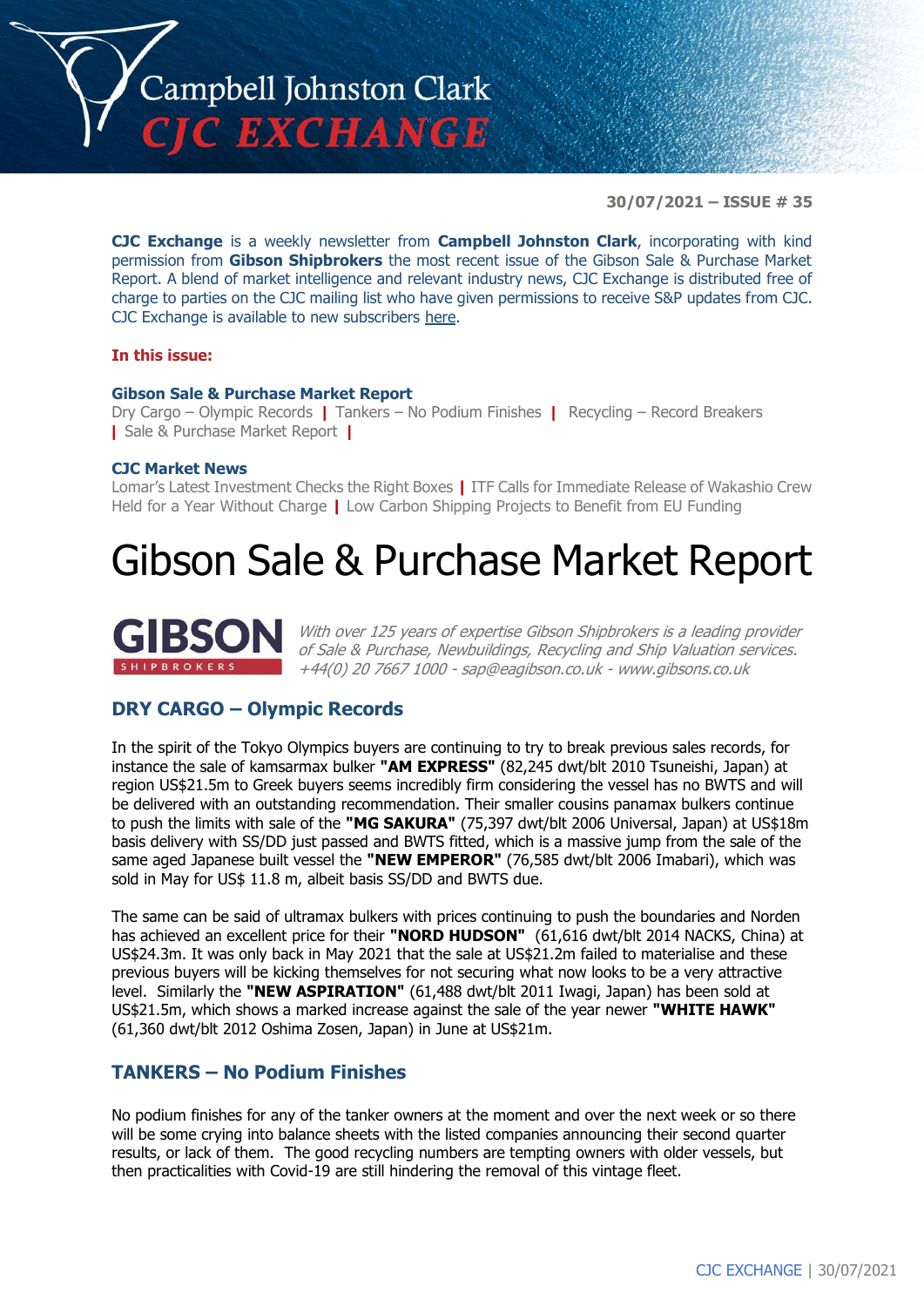

NYK continues with selling off some of its VLCCs and the **"TSURUGA"** (309,960 dwt/blt 2009 Imabari) has gone to Greek buyers at US\$38m. On one hand, the pricing is loosely in line with the sale of their two-year older **"TAKAHASHI"** (314,020 dwt/blt 2007 Nacks) that went for US\$34.45m a few weeks back, but it is a far cry away from the sale of the **"ATHENIAN VICTORY"** (317,441 dwt/blt 2009 Hyundai Ulsan), which sold for US\$42.5m in June. We are also picking up that the **"STARLIGHT VENTURE"** (318,825 dwt/blt 2004 Hyundai Ulsan has gone, but as yet without pricing or a named buyer.

# **RECYCLING – Record Breakers**

It's been a thunderous week in the recycling markets as prices move up aggressively to boldly surpass the \$600/LT mark.

With good stability in the local steel markets in Alang, sentiments among end-breakers is seeming very upbeat and breakers anticipate huge demand for steel post-monsoon and hence are rushing to acquire ships for end August-September delivery. The sentiment is broadly similar in Pakistan, although local markets have not been quite as supportive for the breakers, evident with just a handful of ship's being beached in Gadani in recent weeks.

Conversely, Bangladesh continues to remain in lock-down until 5 August, which could still be extended as the cases continue to rise. However, yards with no active Covid-19 cases have been given permission to continue recycling and beaching operations are also being granted as per normal. Nonetheless, for the time-being the flow of ships for Bangladesh has reduced as crew need to quarantine for 14 days post-beaching adding a cost to sellers, which resultantly has helped bolster India's increased tally of ships being worked this week.

Despite the strong levels offered by cash buyers, lack of tonnage continues to remain the main factor driving prices up. With the \$600/LT hurdle cleared, could the Olympic marathon take us to the \$700s for the first time for a decade?

| <b>Vessel Name</b>        | <b>DWT</b> | <b>Built</b> | Yard                                     | <b>Buyers</b>               | <b>Price</b><br>(\$/m) | <b>Notes</b>                          |  |
|---------------------------|------------|--------------|------------------------------------------|-----------------------------|------------------------|---------------------------------------|--|
| <b>BULKERS</b>            |            |              |                                          |                             |                        |                                       |  |
| <b>DYNA CAMELIA</b>       | 91,569     | 2007         | Imabari (JPN)                            | Chinese buyer               | 17.5                   | SS due 3/22.                          |  |
| <b>AM EXPRESS</b>         | 82,245     | 2010         | Tsuneishi (JPN)                          | Greeks                      | reg 21.5               | SS psd 12/19.                         |  |
| <b>LEMESSOS QUEEN</b>     | 76,565     | 2008         | Imabari (JPN)                            | Undisclosed<br>buyer        | reg 19                 | <b>BWTS fitted.</b>                   |  |
| <b>MG SAKURA</b>          | 75,397     | 2006         | <b>Universal</b><br>Maizuru (JPN)        | <b>Undisclosed</b><br>buyer | 18                     | SS psd 7/21.<br><b>BWTS fitted.</b>   |  |
| <b>KOMI</b>               | 63,628     | 2015         | <b>COSCO</b><br><b>Zhoushan</b><br>(CHN) | Undisclosed<br>buyer        | <b>xs 25</b>           | $SS$ psd $2/20$ . Inc<br>TC to 11/21. |  |
| <b>OCEAN PHOENIX TREE</b> | 62,623     | 2017         | Oshima Zosen<br>(JPN)                    | Undisclosed<br>buyer        | 29.5                   | SS due 9/22.<br>Dely 1/22 incl<br>t/c |  |
| <b>NORD HUDSON</b>        | 61,617     | 2014         | <b>NACKS (CHN)</b>                       | UK buyer                    | 24.3                   | <b>BWTS fitted.</b>                   |  |
| <b>NEW ASPIRATION</b>     | 61,448     | 2011         | Iwagi (JPN)                              | Greek buyer                 | 21.5                   | SS due 10/21.<br><b>BWTS fitted.</b>  |  |
| <b>GENCO PROVENCE</b>     | 55,317     | 2004         | <b>NACKS (CHN)</b>                       | Chinese buyer               | 13.2                   | <b>BWTS fitted. DD</b><br>due 10/22.  |  |

### **Gibson Sale & Purchase Market Report S&P SALES**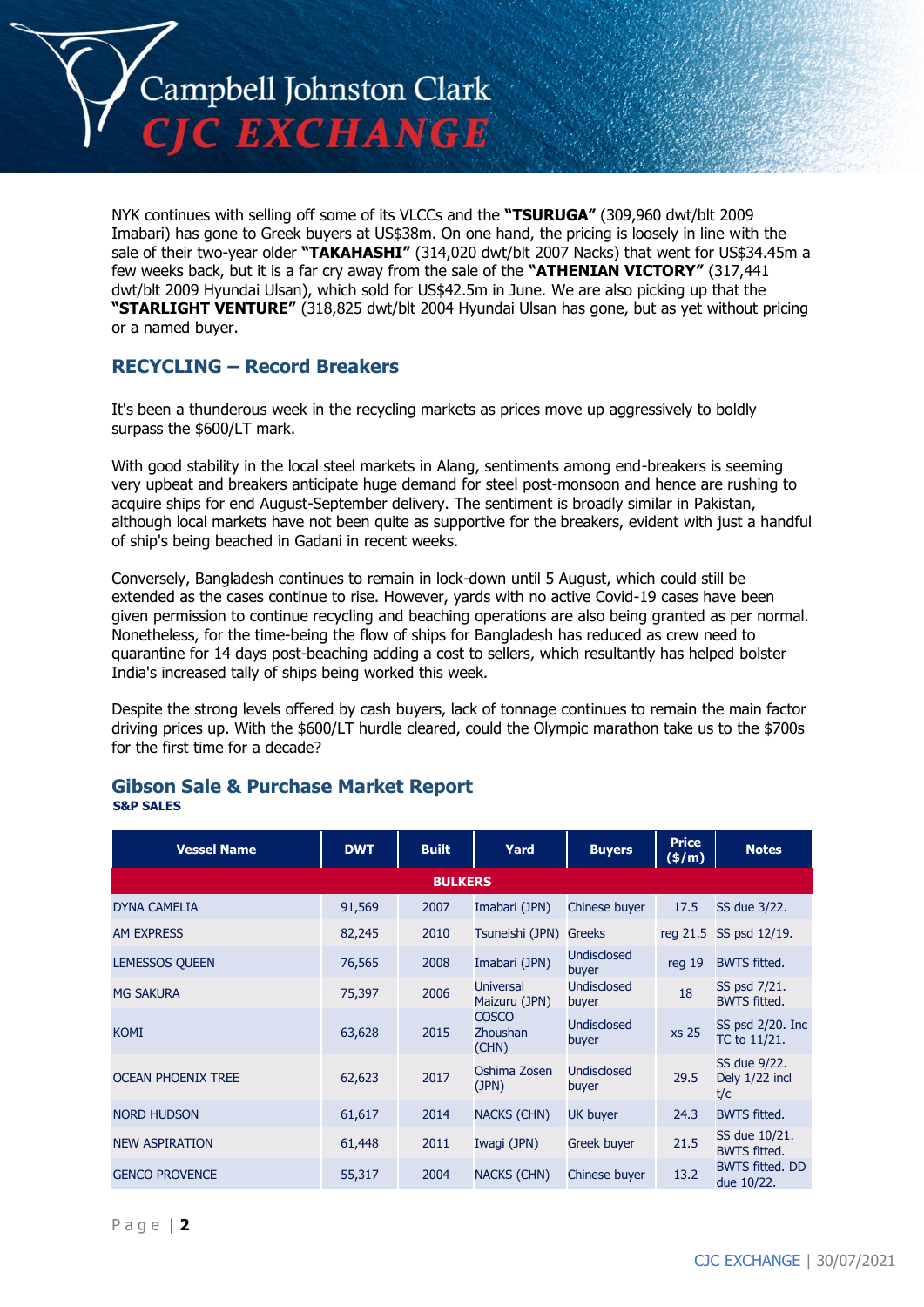Campbell Johnston Clark **EXCHANGE** 

HELENA 50,204 <sup>2002</sup> Mitsui (JPN) Chinese buyer high 9 SS due 7/22. Dely 12/21. TS JASMINE 38,500 2018 Shanhaiguan Chinese buyer reg 20 DD psd 2/21. ULTRA CALBUCO 37,981 2017 I-S Shipyard + Shimanami (JPN) Chellaram Shipping 23.5 SS due 2/22. BWTS fitted. Dely 12/21. NORDIC INCHEON 35,817 2018 Samjin (CHN) Undisclosed 20.5 DD psd 12/20. GEKI STAR 28,352 <sup>2008</sup> Shimanami (JPN) Middle Eastern buyer / Turkish buyer 10.5 BWTS on board, uninstalled. Dely 4q21. **TANKERS** TSURUGA 309,960 <sup>2009</sup> Imabari Saijo Greek buyer high 38 DD due 10/22. NEW PROSPERITY 281,050 1999 I H I (JPN) Undisclosed 25 SS due 8/22. SCF CAUCASUS 159,200 2002 Hyundai Ulsan (KRS) Far Eastern Far Eastern 16.4 SS due 3/22.<br>
buyer 16.4 BWTS fitted. GOVERNOR FARKHUTDINOV 108,078 2004 Split (CRT) Undisclosed buyer 14 Shuttle. Coated. Dirty trading. DD due 9/22. SUPER LOTUS 70,426 2004 Universal Maizuru (JPN) Far Eastern Far Eastern 7.8 SS psd 3/20. No<br>buyer 7.8 cargo heating. cargo heating. FS SINCERITY 48,023 <sup>2009</sup> Iwagi (JPN) Undisclosed Undisclosed<br>buyer 13.85 Pump-room. Clean trading. SS due 4/22. GRAND ACE 2 45,990 2006 STX Jinhae Greek buyer 9 Deepwell. SS psd 3/21. BWTS fitted. NIPAYIA 19,997 19,997 2009 Sekwang (KRS) Greek buyer 15.75 Marineline. DD due 12/21. PRIME SOUTH 12,886 2009 STX Busan (KRS) **Taiwanese** Taiwanese 4.3 (A) Auction sale.<br>buyer 4.3 (A) Epoxy. Epoxy. **GENERAL CARGO / MULTI PURPOSE** CSC RUI HAI + CSC XIN HAI  $12,497$  both 2012 Yichang (CHN) Starocean 6.3 each  $\frac{\text{Geared}}{\text{2.02}}$  SS due 2/22. **CONTAINERS / RO-RO / REEFER / PCC** MAINE TRADER 67,680 2004 Hanjin Hi (KRS) Undisclosed buyer 54 4992 TEU. Gearless. Dely 1/22.

#### **NEWBUILDING ORDERS**

| <b>Ordering Client</b>     | Vessel Type Size / No. | <b>of units</b>          | <b>Shipyard</b><br>(Country) | <b>Delivery</b> | <b>Price</b><br>\$m\$ | <b>Notes</b>                                     |
|----------------------------|------------------------|--------------------------|------------------------------|-----------------|-----------------------|--------------------------------------------------|
|                            |                        | <b>BULKERS</b>           |                              |                 |                       |                                                  |
| Shandong Shipping          | Kamsarmax              |                          | 85,000 dwt x Dalian (CHN)    | 2023            | 30.5                  | Wide beam.<br>Phase 2 EEDI.                      |
| Safe Bulkers               | Kamsarmax              | 82,000 dwt x Undisclosed | (JPN)                        | 2023-2024       |                       |                                                  |
| <b>Wisdom Marine</b>       | Handysize              | $\overline{2}$           | 40,000 dwt $x$ Imabari (JPN) | 2023            | 29                    |                                                  |
| <b>Wisdom Marine</b>       | Handysize              |                          | 40,000 dwt x Namura (JPN)    | 2023            | 29                    |                                                  |
| <b>TANKERS</b>             |                        |                          |                              |                 |                       |                                                  |
| <b>Bihar International</b> | LR <sub>2</sub>        | 110,000 dwt<br>$+2$      | <b>New Times</b><br>(CHN)    | 2022            |                       | *Declared<br>options, Placed<br>earlier in 2021. |
| Capital Maritime & Trading | MR                     | 50,000 dwt<br>$+2$       | Hyundai<br>Vinashin (VIET)   | 2022-2023       | $37.7*$               | <i><b>*Declared</b></i><br>options. LNG          |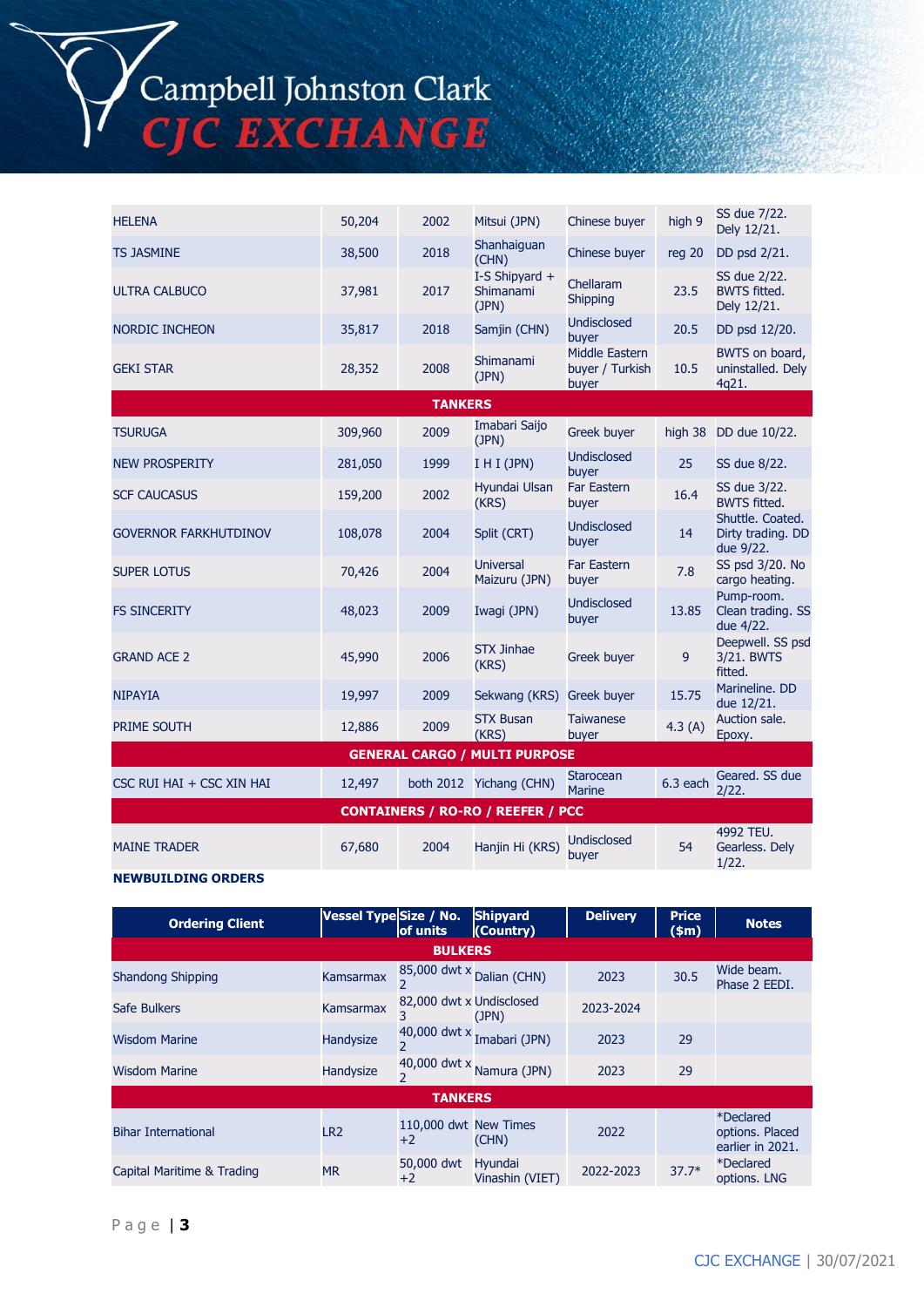Campbell Johnston Clark<br>CJC EXCHANGE

|                                                                           |                                                        |           |                                             |           |      | ready. AMP<br>ready.                                    |
|---------------------------------------------------------------------------|--------------------------------------------------------|-----------|---------------------------------------------|-----------|------|---------------------------------------------------------|
|                                                                           |                                                        |           | <b>CONTAINERS / RO-RO / REEFER / PCC</b>    |           |      |                                                         |
| China Merchants Financial Leasing<br>(for MSC)                            | Containership $\frac{16,000 \text{ TEU}}{x \text{ 2}}$ |           | GSI (CHN)                                   | 2023-2024 |      | Scrubber fitted.<br>LNG ready.<br>Against TC to<br>MSC. |
| Minsheng Financial Leasing (for MSC) Containership $\frac{16,000}{x}$ TEU |                                                        |           | Dalian (CHN)                                | 2023-2024 |      | Scrubber fitted.<br>LNG ready.<br>Against TC to<br>MSC. |
| <b>OM Maritime</b>                                                        | Containership 7,100 TEU x                              |           | Penglai<br>Zhongbai Jinglu<br>(CHN)         |           |      |                                                         |
| Navios Maritime Partners                                                  | Containership $\frac{5,300}{4+2}$ TEU x                |           | <b>Zhoushan</b><br>Changhong Int'l<br>(CHN) | 2023-2024 | 61.6 |                                                         |
| <b>Briese Schiffaht</b>                                                   | Containership $^{1,0}_{+2}$                            | 1,800 TEU | <b>Huanghai</b><br>Shipbuilding<br>(CHN)    | 2023      |      | <b>Declared</b><br>options.<br>Gearless.                |

#### **Recycling Prices (US\$/LWT)**

|                                | <b>Bangladesh Pakistan</b> |         | <b>India</b> | <b>Turkey</b> |
|--------------------------------|----------------------------|---------|--------------|---------------|
| Tank/Cont/Ro-Ro/Capes/LPG/PCC  | 595/610                    | 585/595 | 580/590      | 290/300       |
| Dry Cargo/Bulk/Tween/Gen Cargo | 585/595                    | 575/585 | 570/580      | 280/290       |

**Newbuild and Second Hand Values** (\$ million)

|                     |                |      | Newbuild 5 Year Old 10 Year Old |
|---------------------|----------------|------|---------------------------------|
| <b>Tankers</b>      |                |      |                                 |
| <b>VLCC</b>         | 101            | 71   | 48                              |
| <b>SUEZMAX</b>      | 70             | 49   | 33                              |
| <b>AFRAMAX</b>      | 58             | 41   | 26.5                            |
| <b>MR</b>           | 38             | 28   | 19                              |
| <b>Bulkers</b>      |                |      |                                 |
| <b>CAPESIZE</b>     | $59^{\wedge}$  | 37.5 | 31                              |
| KAMSARMAX / PANAMAX | $34.5^{\circ}$ | 31k  | 22.5k/20.5p                     |
| ULTRAMAX / SUPRAMAX | $33^{\wedge}$  | 27u  | 19.5s                           |
| <b>HANDYSIZE</b>    | $27.5^{\circ}$ | 22.5 | 15.25                           |
|                     |                |      |                                 |

| <b>Indices</b> |                        |
|----------------|------------------------|
|                | C.O.B<br><b>Friday</b> |
| <b>BDI</b>     | 3292                   |
| \$/Yen         | 109.65                 |
| <b>VLCC</b>    |                        |
| <b>AG/East</b> | 31                     |
| TD3 (WS)       |                        |

^=Chinese price (otherwise based upon Japanese / Korean country of build)

**This report has been produced for general information and is not a replacement for specific advice. While the market information is believed to be reasonably accurate, it is by its nature subject to limited audits and validations. No responsibility can be accepted for any errors or any consequences arising therefrom. No part of the report may be reproduced or circulated without our prior written approval. © E.A. Gibson Shipbrokers Ltd 2021.**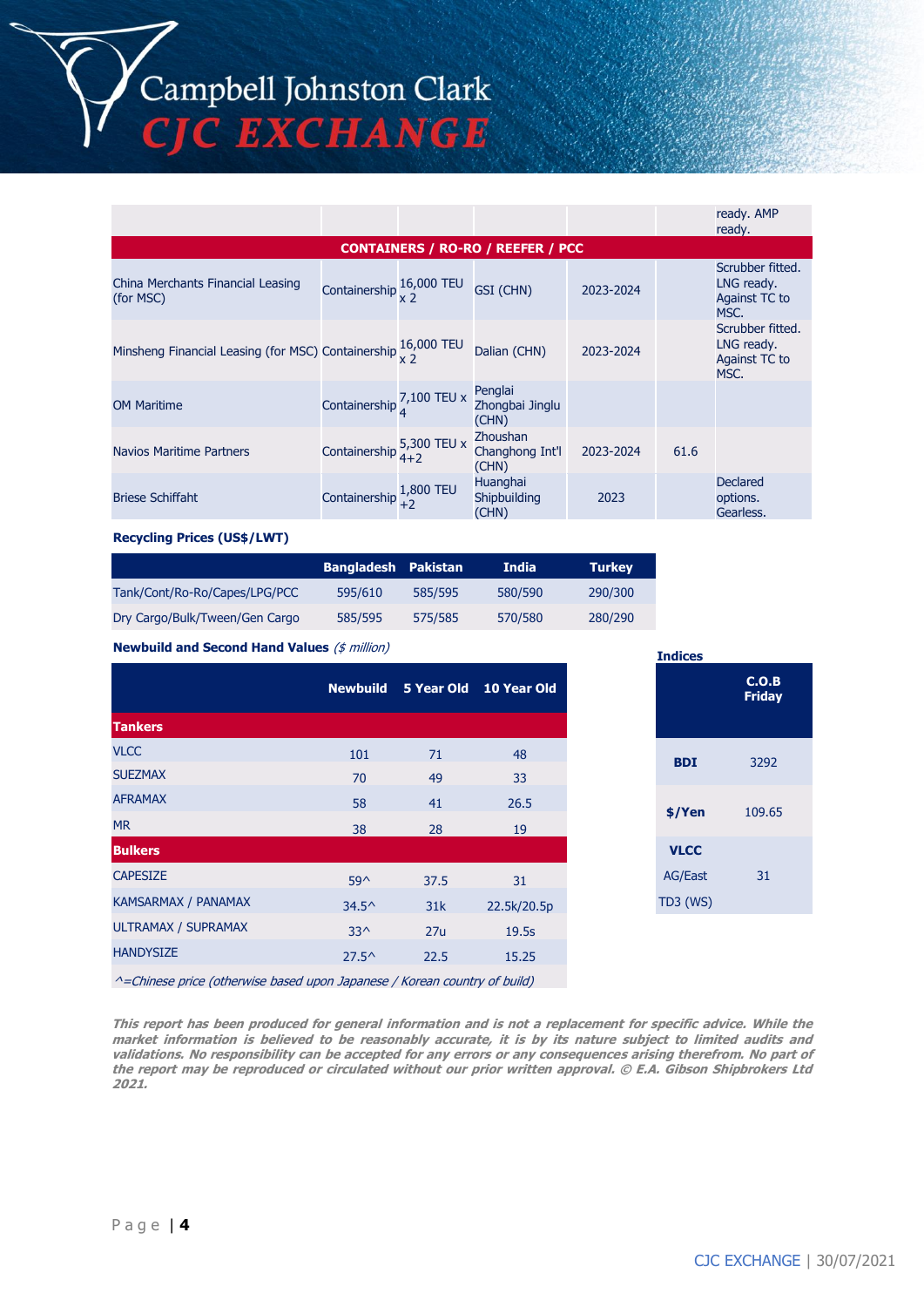

# CJC Market News



Campbell Johnston Clark (CJC) is a medium-sized international law firm advising on all aspects of the shipping sector, from ship finance to dry shipping and comprehensive casualty handling, and all that happens in between. Today, we Campbell Johnston Clark have offices in London, Newcastle, Singapore and Miami.

## **Lomar's Latest Investment Checks the Right Boxes**



Lomar Shipping is set to see profits of around \$40million from its latest containership sale.

The UK-based shipowner has secured a deal to sell the 2004 built, 4,992 teu, Maine Trader for around \$54million. This is considerably more than the \$14million they paid for the vessel back in 2014, when they purchased it as one in a series of distressed sales from the German market.

The vessel was last fixed to Orient Overseas Container Line,

for 12 months, at around \$21,000 per day. This is only slightly over half of what the vessel could be expected to bring in if fixed today for a 5-year period. For example, it has been reported that the 2009 built, 4,275 teu ASL Flora has been fixed at \$39,000 per day for 5 years.

Lomar are taking full advantage of the recent soar in container rates, which currently stand almost x4 higher than 2014, when they originally purchased the vessel.

# **ITF Calls for Immediate Release of Wakashio Crew Held for a Year Without Charge**



The International Transport Workers' Federation (ITF) is calling for the immediate release and repatriation of the crew who were on board the Japanese bulker Wakashio when it ran aground in a coral reef off Mauritius a year ago. The crew have been held by Mauritian authorities since the incident.

The MV Wakashio oil spill occurred offshore of Pointe d'Esny, south of Mauritius. After the vessel ran aground on a coral reef on 25 July 2020 the ship began to leak fuel oil in the following weeks and broke apart in mid-August.

Although much of the oil on board Wakashio was pumped out before she broke in half, an estimated 1,000 tonnes of oil spilled into the ocean in what was called by some scientists the worst environmental disaster to ever occur in Mauritius. Two weeks after the incident, the Mauritian government declared the incident a national emergency.

The ITF is concerned about the lack of appropriate legal proceedings taking place regarding the Wakashio crew and has written to the president of the Republic of Mauritius, Prithvirajsing Roopun, to bring legal proceedings to an "expeditious conclusion". In the letter, ITF general secretary Steve Cotton said that some of the crew have now been away from home for more than two years.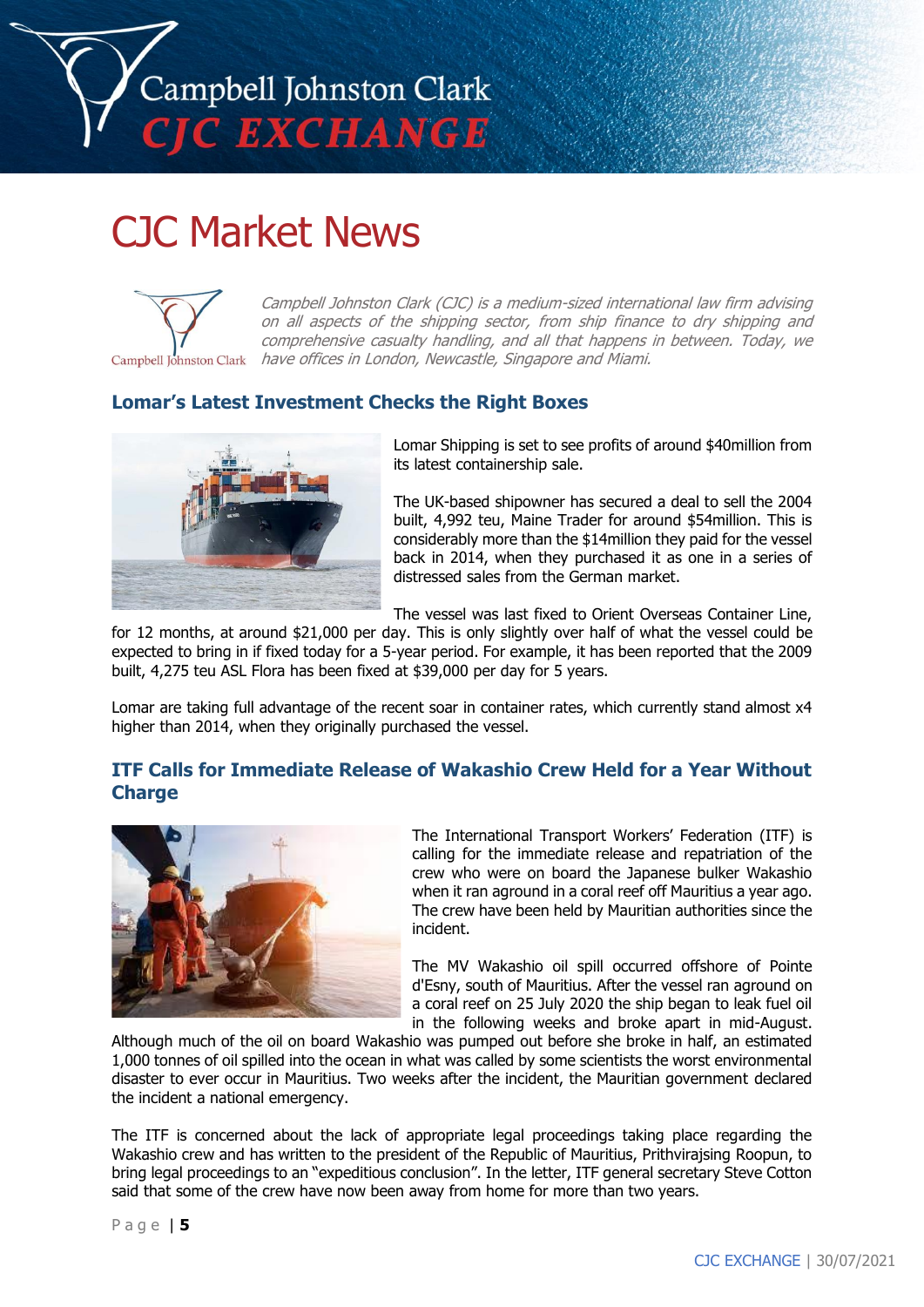

ITF seafarers' section chair David Heindel said he is concerned about recent examples of crew criminalisation, which included the detention of the 20,388-teu containership Ever Given and its crew during negotiations over compensation for the vessel's grounding.

"Criminalisation of seafarers is on the rise. Whether it is felt by the crew of the Wakashio who were effectively detained without charge, or the drawn-out threat of criminal charges against the Ever Given crew to bolster the Suez Canal Authority's negotiating position over damages: seafarers are being cynically targeted all over the world by officials just for doing our jobs," Heindel said.

In another example, Heindel cited the recent arrest of the master and three deck officers on the 3,430 teu MSC Capucine R by Turkish law enforcement officers on 16 July. The vessel was held after the discovery of 176 kg of cocaine in a container. Heindel said there is not a "shred of evidence" to justify the crew's continued detention.

# **Low Carbon Shipping Projects to Benefit from EU Funding**



Several low or zero carbon shipping projects are among the 47 small initiatives to benefit from the €122m made available by the European Union Innovation Fund in its first wave of funding announced this week. The fund focuses on highly innovative flagship projects that have the potential to provide viable technology which significantly reduces carbon emissions. It is one of the world's largest such programmes and aims to provide around €20bn of funding between 2020 and 2030.

One such project is the development of viable electric propulsion for TS Laevad's car and passenger ferry, Piret, operating on routes between Estonia's mainland and islands. The project is hoped to allow the vessel to run entirely in electric mode, needing its auxiliary diesel engines only when adverse conditions require the extra power. Another is a cruise ship built by Chantiers de l'Atlantique, whose conventional propulsion is supplemented with wind assistance. Though sail power for commercial vessels has been the subject of a great amount of experimentation, the rigid sails in this project are relatively unique and expected to be far more efficient and suffer from fewer limitations than traditional cloth sails.

A project to build hydrogen fuel cell propulsion, which emits only water, is also to benefit from the funding. DFDS, in partnership with a group of companies including Ballard Power Systems, Knud E Hansen and Orsted, hope to have in service on its Oslo – Frederikshavn – Copenhagen route a ferry powered entirely by the so-called Green Hydrogen. The system will be capable of producing up to 23MW of power – far more than the 5MW which contemporary fuel cell systems are capable of.

Though zero carbon technologies such as these are for the most part not yet commercially viable, a few recent examples exist of those that have made the breakthrough. In April this year for example, Compagnie Fluvial de Transport announced plans for the world's first hydrogen-powered commercial vessel to trade on the Seine later this year. The project received \$5.9 of funding from the EU's Research and Innovation program 'Horizon 2020' in 2018.